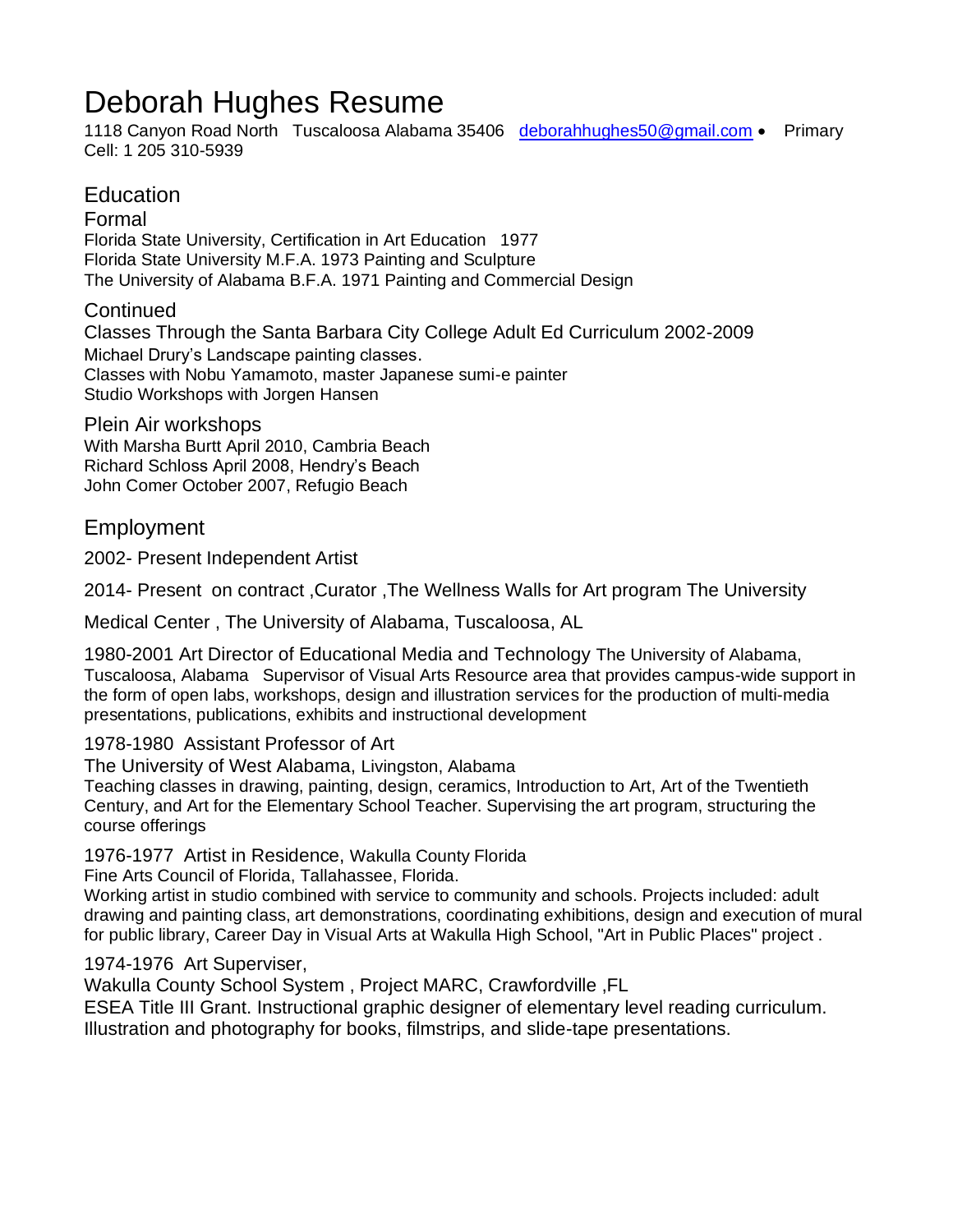# Groups and Community Activities

2015 – Present President of Chapter 137 Ikebana international, Birmingham , AL 1983- Present Founding member and active participant in the activities and group shows of The Women's Art Alliance, a Tuscaloosa, Alabama based group of professional artists. This group has changed it's name to The Tuscaloosa Painters Alliance.

2002- Present A founding member of SCAPE, (Southern California Artists Painting for the Environment). Participating in paint-outs, workshops and juried shows including those at La Arcada and The Santa Barbara Botanical Garden.

1999 Awarded a grant from The Fine Arts and Humanities Council of Tuscaloosa, Alabama. To execute a sculptural project entitled "Five Days in Kyoto", an assemblage series which incorporated, photos, painting, and objects in mahogany boxes were inspired by the impressions and images gathered in a trip to Japan in April of 2000

1996-2002 Board of Directors member for the Tuscaloosa Community Dancers

1997 Grant from the Tuscaloosa Fine Arts Council to create a visual tribute to Phoebe Barr, dancer, 2001 Awarded Grant from The Tuscaloosa community dancers to further work on a web site about the life achievements and connections of dancer Phoebe Barr.

1996-1997 Member of the Kentuck Museum Committee, brought together to evaluate and redefine the role of the Kentuck Association in the West Alabama arts community.

1984-1994 Member of Tuscaloosa Ad Club.

Served two years on Board of Directors. Winner of many Gold + Silver Medal awards for advertising excellence.

# Exhibition Highlights

2014- Present continuing participant in the group shows at The University Medical Center , for which I serve as curator.

Fall 2021. Included in the West Alabama Fine Arts Council juried show , received an Honorable Mention. Participating over a span of 25 years and once receiving the best of show Purchase prize. 2021 Participant in 'Emergence" a summer arts and crafts show at The Unitarian Society of Santa Barbara, CA my painting was selected as the image to promote and publicize the event. 2019 April juried show The Gaviota Coast, Bacara Resort, Goleta CA, sponsored by SCAPE, (Southern California Artists Painting for the Environment.

2016 ( March) one Person show "On the Rocks", The Dinah Washington Cultural Arts Center, Tuscaloosa, AL

2016 ( October)Juried show at The Wildling Museum Of Art, Solvang CA, entitled "Places of the Heart'

2012 (September) " Down the Garden Path" One person show at The Birmingham Botanical Gardens, Birmingham, AL

2010 and 2008 work included in the Entergen Corporation Annual Juried Show, Birmingham AL

2002- Present ongoing participation in SCAPE shows including La Arcada and Botanical Garden Shows, Santa Barbara CA

September 2007 "Captured Fragments" Joint exhibition with Artist Janis Edwards at the Ferguson Gallery, The University of Alabama, Tuscaloosa Alabama.

2005 "Mother Daughter Show" with artist Isadora Bullock (Upon her Graduation from The University of Alabama), Fine Arts Council of Tuscaloosa